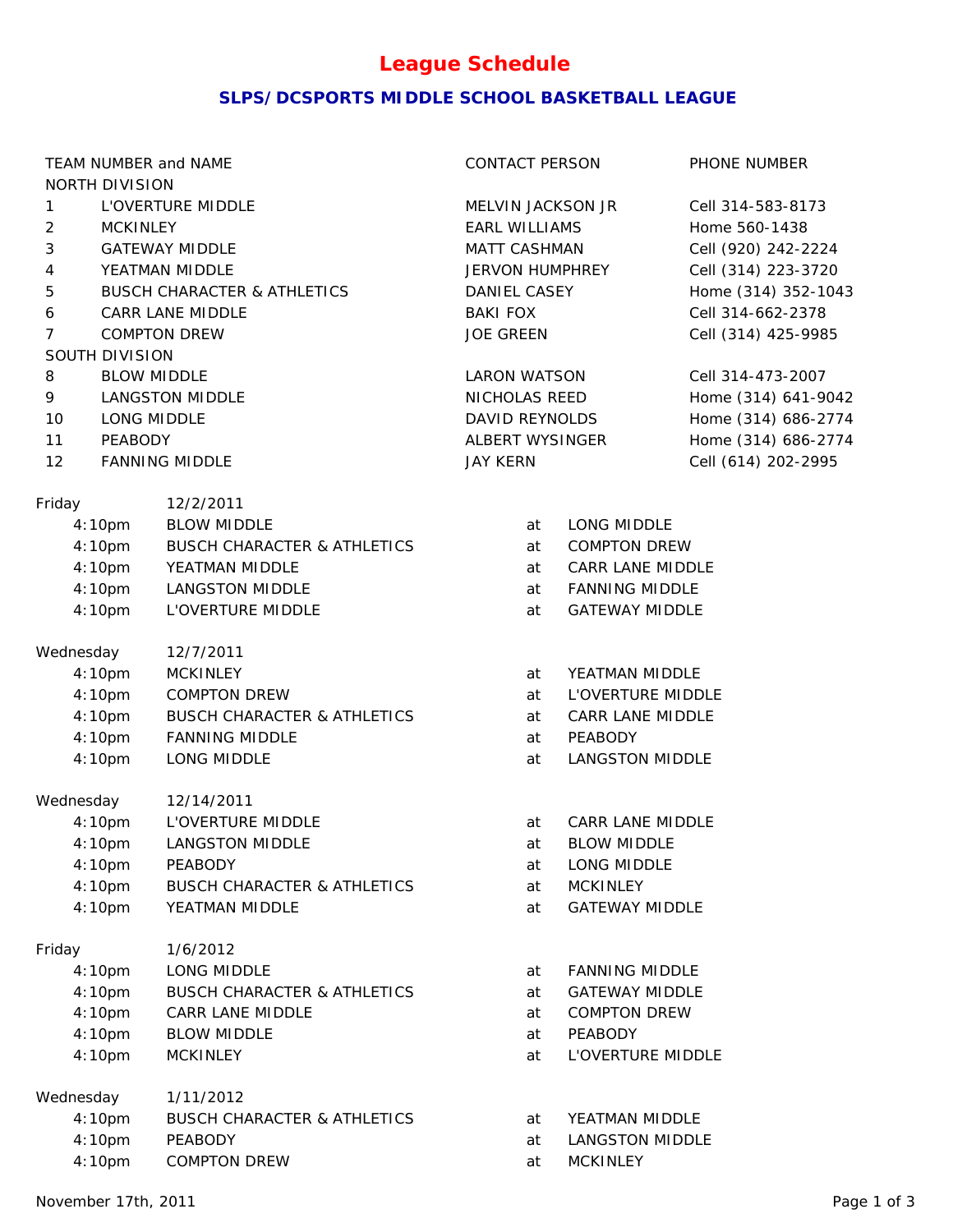# **League Schedule**

### **SLPS/DCSPORTS MIDDLE SCHOOL BASKETBALL LEAGUE**

| 4:10pm              | CARR LANE MIDDLE                       | at       | <b>GATEWAY MIDDLE</b>  |  |
|---------------------|----------------------------------------|----------|------------------------|--|
| 4:10pm              | <b>FANNING MIDDLE</b>                  | at       | <b>BLOW MIDDLE</b>     |  |
| 4:10pm              | LONG MIDDLE                            | at       | L'OVERTURE MIDDLE      |  |
|                     |                                        |          |                        |  |
| Wednesday           | 1/18/2012                              |          |                        |  |
| 4:10pm              | YEATMAN MIDDLE                         | at       | L'OVERTURE MIDDLE      |  |
| 4:10pm              | LONG MIDDLE                            | at       | <b>BLOW MIDDLE</b>     |  |
| 4:10pm              | <b>GATEWAY MIDDLE</b>                  | at       | COMPTON DREW           |  |
| 4:10pm              | <b>MCKINLEY</b>                        | at       | CARR LANE MIDDLE       |  |
| 4:10pm              | <b>FANNING MIDDLE</b>                  | at       | <b>LANGSTON MIDDLE</b> |  |
| Friday              | 1/20/2012                              |          |                        |  |
| 4:10pm              | YEATMAN MIDDLE                         | at       | <b>FANNING MIDDLE</b>  |  |
| 4:10pm              | <b>BUSCH CHARACTER &amp; ATHLETICS</b> | at       | PEABODY                |  |
| 4:10pm              | <b>BLOW MIDDLE</b>                     | at       | <b>COMPTON DREW</b>    |  |
| Wednesday           | 1/25/2012                              |          |                        |  |
| 4:10pm              | <b>MCKINLEY</b>                        | at       | <b>GATEWAY MIDDLE</b>  |  |
| 4:10pm              | LANGSTON MIDDLE                        | at       | LONG MIDDLE            |  |
| 4:10pm              | YEATMAN MIDDLE                         | at       | CARR LANE MIDDLE       |  |
| 4:10pm              | PEABODY                                | at       | <b>FANNING MIDDLE</b>  |  |
| 4:10pm              | <b>BUSCH CHARACTER &amp; ATHLETICS</b> | at       | <b>COMPTON DREW</b>    |  |
| Friday              | 1/27/2012                              |          |                        |  |
| 4:10pm              | <b>FANNING MIDDLE</b>                  | at       | <b>LANGSTON MIDDLE</b> |  |
| 4:10pm              | CARR LANE MIDDLE                       | at       | PEABODY                |  |
| 4:10pm              | <b>MCKINLEY</b>                        | at       | <b>BLOW MIDDLE</b>     |  |
| Wednesday           | 2/1/2012                               |          |                        |  |
| 4:10pm              | LONG MIDDLE                            | at       | PEABODY                |  |
| 4:10pm              | YEATMAN MIDDLE                         | at       | <b>MCKINLEY</b>        |  |
| 4:10pm              | <b>BUSCH CHARACTER &amp; ATHLETICS</b> | at       | CARR LANE MIDDLE       |  |
| 4:10pm              | <b>BLOW MIDDLE</b>                     | at       | <b>LANGSTON MIDDLE</b> |  |
| Friday              | 2/3/2012                               |          |                        |  |
| 4:10pm              | <b>BUSCH CHARACTER &amp; ATHLETICS</b> | at       | <b>LANGSTON MIDDLE</b> |  |
| 4:10pm              | <b>COMPTON DREW</b>                    | at       | <b>GATEWAY MIDDLE</b>  |  |
|                     | 2/8/2012                               |          |                        |  |
| Wednesday<br>4:10pm | <b>BUSCH CHARACTER &amp; ATHLETICS</b> | at       | L'OVERTURE MIDDLE      |  |
| 4:10pm              | <b>FANNING MIDDLE</b>                  | at       | LONG MIDDLE            |  |
|                     | PEABODY                                |          | <b>BLOW MIDDLE</b>     |  |
| 4:10pm<br>4:10pm    | <b>COMPTON DREW</b>                    | at<br>at | YEATMAN MIDDLE         |  |
|                     |                                        |          |                        |  |
| Friday              | 2/10/2012                              |          |                        |  |
| 4:10pm              | PEABODY                                | at       | <b>GATEWAY MIDDLE</b>  |  |
| 4:10pm              | YEATMAN MIDDLE                         | at       | LONG MIDDLE            |  |
| 4:10pm              | L'OVERTURE MIDDLE                      | at       | <b>BLOW MIDDLE</b>     |  |